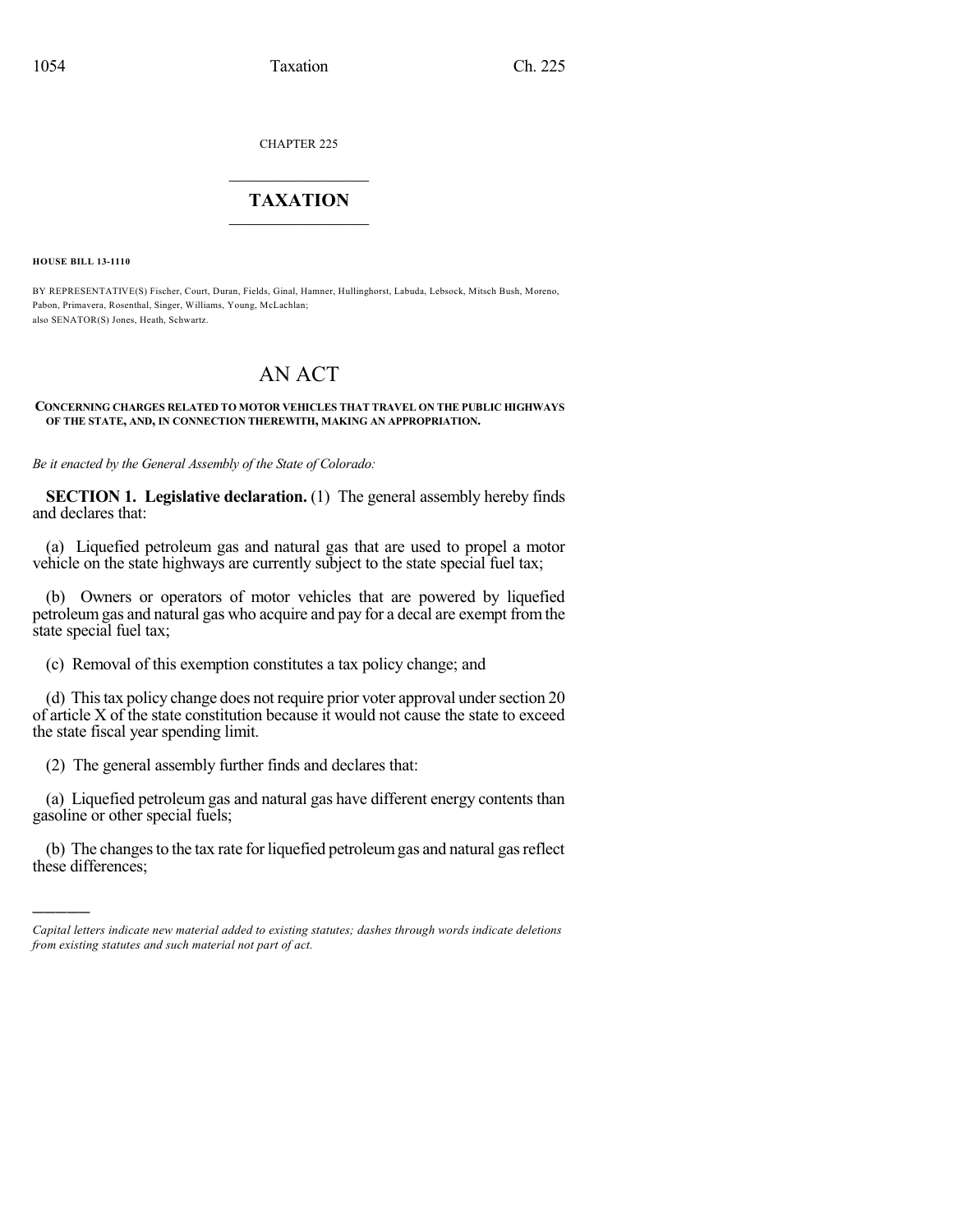(c) While the tax rates annually increase over a six-year period, all of these rates are reductions from the current rate of twenty and one-half cents per gallon on liquefied petroleum gas and natural gas;

(d) The establishment of these lower rates is not a tax rate increase that requires prior voter approval under section 20 of article X of the state constitution; and

(e) The intended purpose ofthisrate reduction isto fairly tax liquefied petroleum gas and natural gas and to create tax parity among special fuels based on the differences in each fuel's energy content.

(3) The general assembly further finds and declares that:

(a) Plug-in electric vehicles have impacts on the public roads and highways, as do other types of vehicles;

(b) While owners of motor vehicles that are propelled by plug-in electricity pay state sales and use tax on their vehicle purchases and annual specific ownership taxes and vehicle registration fees, electricity is not taxed as a special fuel;

(c) Owners of plug-in electric vehicles have the same interest as other vehicle owners in contributing to the construction, improvement, repair, and maintenance of public roads and highways; and

(d) The purpose of a portion of the annual fee for these owners is to provide them with a means to pay their fair share for their vehicles' impacts on the state's public roads and highways.

**SECTION 2.** In Colorado Revised Statutes, 8-20-102, **add** (3) as follows:

**8-20-102. Duties of director of division of oil and public safety.** (3) PRIOR TO JANUARY 1, 2014, THE DIRECTOR OF THE DIVISION OF OIL AND PUBLIC SAFETY SHALL PROMULGATE RULES FOR NATURAL GAS SETTING FORTH STANDARDS RELATED TO INSPECTIONS;SPECIFICATIONS;SHIPMENT NOTIFICATION;RECORD KEEPING;LABELING OF CONTAINERS; USE OF METERS OR MECHANICAL DEVICES FOR MEASUREMENT; SUBMITTAL OF INSTALLATION PLANS; AND MINIMUM STANDARDS FOR THE DESIGN, CONSTRUCTION, LOCATION, INSTALLATION, AND OPERATION OF RETAIL NATURAL GAS SYSTEMS. THE DIVISION SHALL BEGIN ENFORCING THE RULES ON JULY 1, 2014. THE DIRECTOR MAY MODIFY OR UPDATE THE RULES IN HIS OR HER DISCRETION. ALL OF THE RULES REQUIRED BY THIS SUBSECTION (3) MUST BE REASONABLY NECESSARY FOR THE PROTECTION OF THE HEALTH, WELFARE, AND SAFETY OF THE PUBLIC AND PERSONS USING SUCH MATERIALS, AND THE RULES MUST BE IN SUBSTANTIAL CONFORMITY WITH THE GENERALLY ACCEPTED STANDARDS OF SAFETY CONCERNING THE SAME SUBJECT MATTER. THE DIRECTOR SHALL ADOPT THE RULES IN COMPLIANCE WITH SECTION 24-4-103, C.R.S.

**SECTION 3.** In Colorado Revised Statutes, 8-20-201, **amend** (2) as follows:

**8-20-201. Definitions.** As used in this part 2, unless the context otherwise requires: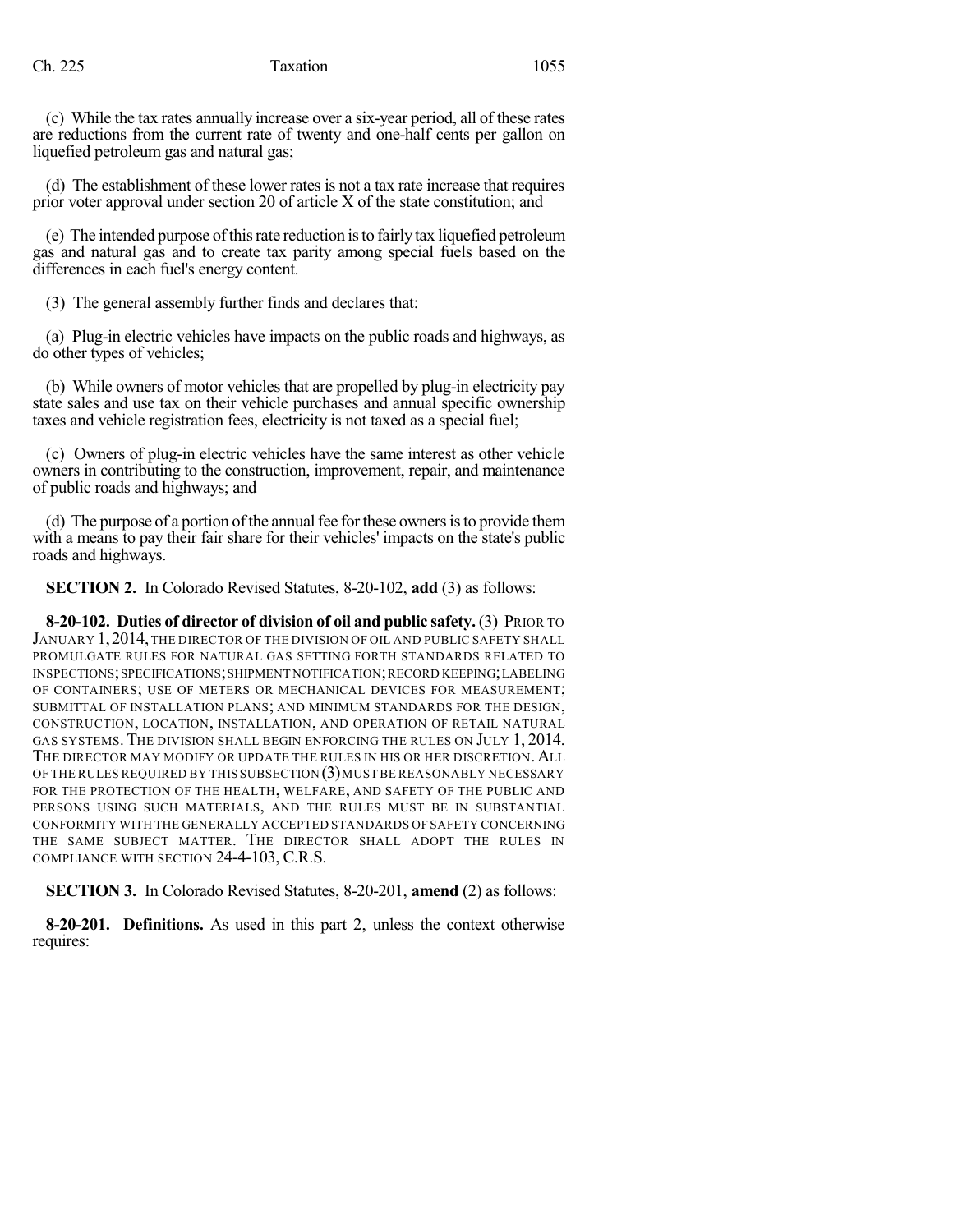## 1056 Taxation Ch. 225

(2) "Fuel products" means all gasoline, aviation gasoline, aviation turbine fuel, diesel, jet fuel, fuel oil, biodiesel, biodiesel blends, kerosene, all alcohol blended fuels,  $\frac{1}{2}$  figuified LIQUEFIED petroleum gas, gas or gaseous compounds, NATURAL GAS, INCLUDING COMPRESSED NATURAL GAS AND LIQUEFIED NATURAL GAS, and all other volatile,flammable, or combustible liquids, produced, compounded, andofferedfor sale or used for the purpose of generating heat, light, or power in internal combustion engines or fuel cells, for cleaning, or for any other similar usage.

**SECTION 4.** In Colorado Revised Statutes, 8-20-206.5, **amend** (1) (a), (1) (d), (1) (e), (3), and (4) (b); and **add** (4) (c) as follows:

**8-20-206.5. Environmental response surcharge -liquefiedpetroleumgasand natural gasinspection fund - definitions.**(1)(a) Everyfirst purchaser of odorized liquefied petroleum gas, every manufacturer of fuel products who manufactures such products for sale within Colorado or who ships such products from any point outside of Colorado to a distributor within Colorado, and every distributor who ships such products from any point outside of Colorado to a point within Colorado shall pay to the executive director of the department of revenue, each calendar month, either twenty-five dollars per tank truckload of fuel products delivered during the previous calendar month for sale or use in Colorado or the fee for odorized liquefied petroleum gas AND NATURAL GAS as specified in paragraph (d) of this subsection  $(1)$ , whichever is applicable. Such payment shall be made on forms prescribed and furnished by the executive director. The provisions of this section shall not apply to fuel that is especially prepared and sold for use in aircraft or railroad equipment or locomotives.

(d) Notwithstanding paragraph (b) of this subsection (1), the executive director of the department of revenue shall have the authority to determine and adjust a fee for odorized liquefied petroleum gas AND NATURAL GAS, not to exceed ten dollars per tank truckload FOR LIQUEFIED PETROLEUM GAS AND LIQUEFIED NATURAL GAS AND PER EVERY EIGHT THOUSAND GALLON EQUIVALENTS FOR COMPRESSED NATURAL GAS.

(e) (I) There is hereby created the liquefied petroleum gas AND NATURAL GAS inspection fund within the state treasury. Neither this section nor section 8-20.5-103 shall be construed to make the liquefied petroleum gas AND NATURAL GAS inspection fund an enterprise fund. Such fund shall consist of:

(A) Liquefied petroleum gas AND NATURAL GAS inspection moneys collected pursuant to this article;

(B) Civil penalties collected as a result of court actions pursuant to section 8-20-104;

(C) Any moneys appropriated to the fund by the general assembly; and

(D) Any moneys granted to the department from a federal agency or trade association for administration of the department's liquefied petroleum gas AND NATURAL GAS inspection program.

(II) The executive director of the department of revenue shall adjust the fees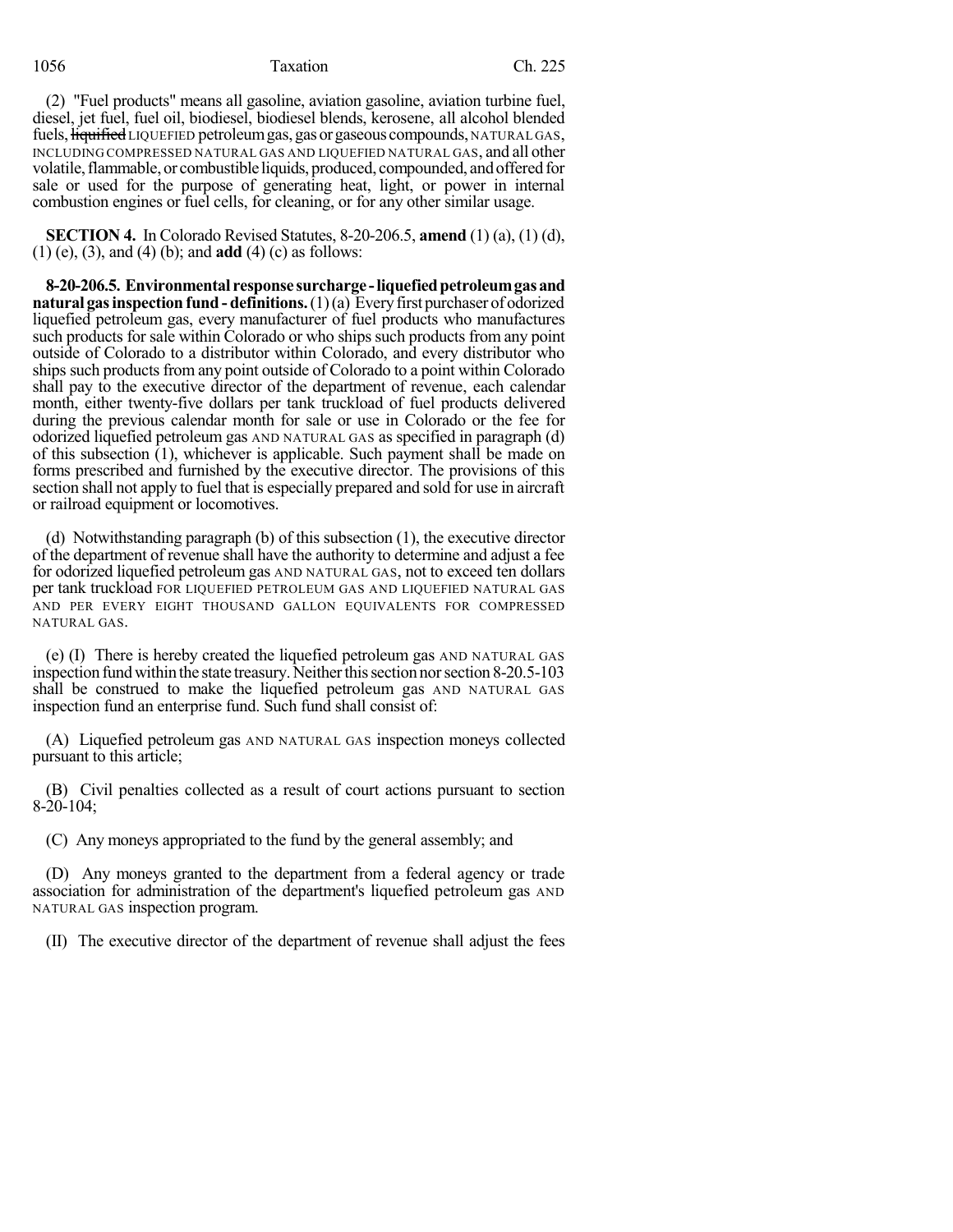### Ch. 225 Taxation 1057

collected pursuant to this article so that the balance of unexpended and unencumbered moneys in the liquefied petroleum gas AND NATURAL GAS inspection fund does not exceed the amount necessary to accumulate and maintain in the liquefied petroleum gas AND NATURAL GAS inspection fund a reserve sufficient to defray administrative expenses of the division of oil and public safety for a period of two months.

(III) The moneys in the fund shall be subject to annual appropriation by the general assembly. Moneys in the fund shall only be used for costs related to:

(A) Initial and subsequent inspections of liquefied petroleumgas AND NATURAL GAS installations;

(B) Proving, including calibrating and adjusting, liquefied petroleum gas AND NATURAL GAS meters and dispensers;

(C) Abatement of fire and safety hazards at liquefied petroleum gas AND NATURAL GAS installations;

(D) Investigation of reported liquefied petroleum gas AND NATURAL GAS that requires state matching dollars;

(E) Anyfederal programpertainingtoliquefiedpetroleumgas AND NATURAL GAS that requires state matching dollars;

(F) Liquefied petroleum gas AND NATURAL GAS product quality testing;

(G) Administrative costs, including costs for contract services; and

(H) Defraying the salaries and operating expensesincurred by the department of labor and employment in the administration of this article as it pertains to liquefied petroleum gas AND NATURAL GAS installations, meters, and dispensers. Such moneys shall be appropriated for such purposes by the general assembly.

(IV) The moneys in the liquefied petroleum gas AND NATURAL GAS inspection fund and all interest earned on the moneys in the fund shall remain in such fund and shall not be credited or transferred to the general fund or any other fund at the end of any fiscal year.

 $(3)$  (a) EXCEPT AS SET FORTH IN PARAGRAPH (b) OF THIS SUBSECTION (3), it is the duty of every manufacturer or distributor as described in subsection (1) of this section to compute the amount of the surcharge payable on all tank truckloads sold by him THE MANUFACTURER OR DISTRIBUTOR and separately state the surcharge due on statementsissued with each purchase of fuel. In the event that the manufacturer or distributor sells such fuel to a retailer or consumer or consumes such fuel, he THE MANUFACTURER OR DISTRIBUTOR shall pay to the department of revenue the surcharge imposed in subsection (1) of this section.

(b) FOR COMPRESSED NATURAL GAS, THE FUEL DISTRIBUTOR WHO REPORTS THE GALLONS FOR PURPOSES OF PAYING THE TAX SET FORTH IN ARTICLE 27 OF TITLE 39, C.R.S., SHALL PAY THE SURCHARGE IMPOSED IN SUBSECTION (1) OF THIS SECTION TO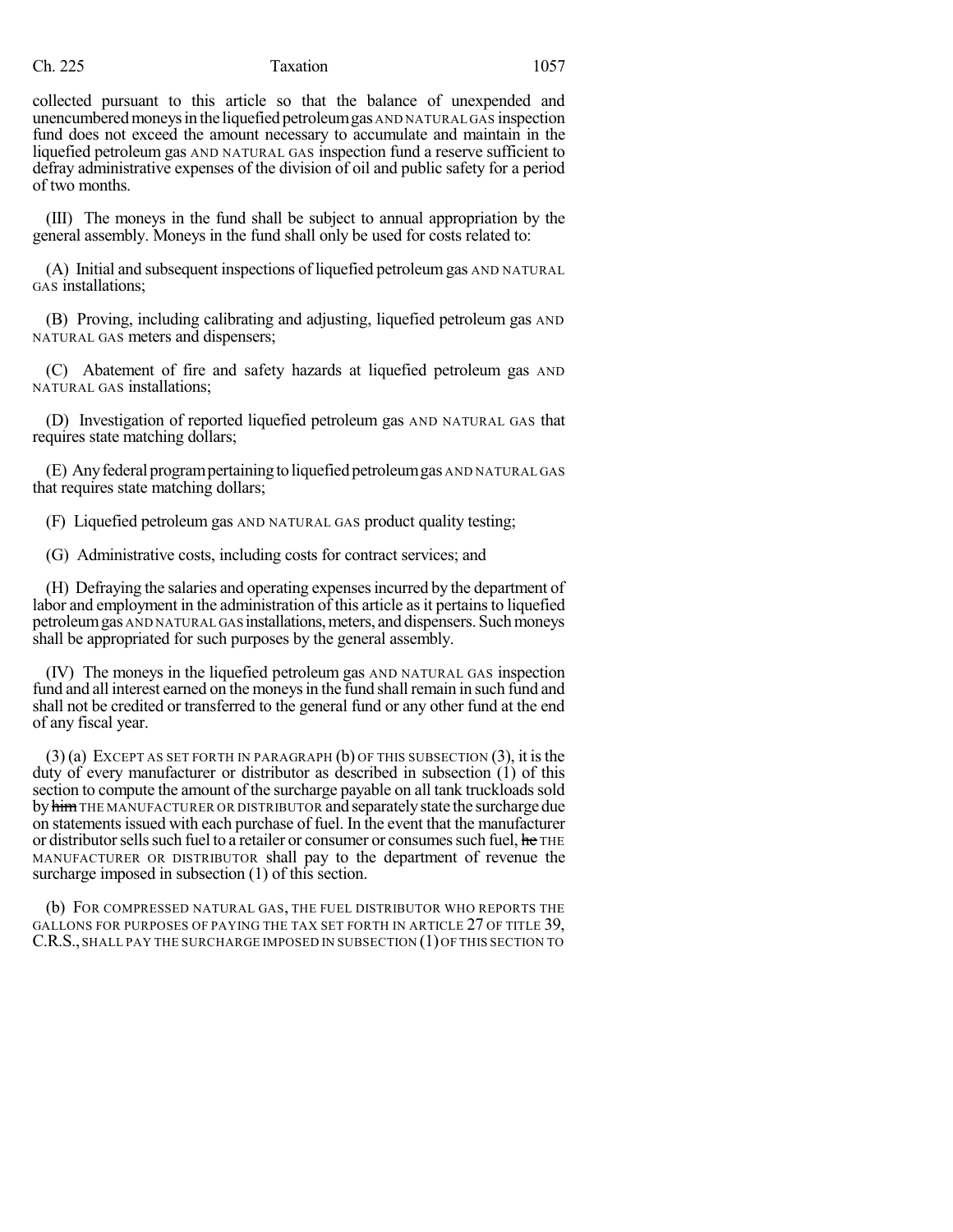THE DEPARTMENT OF REVENUE.

(4) For the purposes of this section:

(b) "Fuel product" means gasoline, blended gasoline, gasoline sold for gasohol production, gasohol, diesel, biodiesel blends, NATURAL GAS, and special fuels, and special fuel mixes with alcohol.

(c) "TANK TRUCKLOAD" MEANS EIGHT THOUSAND GALLONS OR GALLON EQUIVALENTS.

**SECTION 5.** In Colorado Revised Statutes, 39-27-101, **amend** (7) and (11) as follows:

**39-27-101. Definitions- construction.** As used in this part 1, unlessthe context otherwise requires:

(7) (a) "Distributor" means:

(I) A gasoline or special fuel broker, and any person who sells special fuel to another distributor, broker, or vendor, and any vendor of liquified petroleum gases LIQUEFIED PETROLEUM GAS OR NATURAL GAS;

(II) Any person who acquires gasoline or special fuel from a supplier, importer, blender, or another distributor for the subsequent sale and distribution by tank cars, tank trucks, or both; or

(III) Any person who refines, manufactures, produces, compounds, blends, or imports special fuel or gasoline;

(IV) APRIVATE COMMERCIAL FLEET OPERATOR THAT USES LIQUEFIED PETROLEUM GAS OR NATURAL GAS FROM A PUBLIC UTILITY, AS DEFINED IN SECTION 40-1-103(1), C.R.S., IF:

(A) THE PUBLIC UTILITY IS NOT A DISTRIBUTOR WITH RESPECT TO THE SALE OF THE LIQUEFIED PETROLEUM GAS OR NATURAL GAS; AND

(B) THE COMMERCIAL FLEET OPERATOR HAS NOT CONTRACTED WITH ANOTHER PERSON TO BE A DISTRIBUTOR UNDER SUBPARAGRAPH (V) OF THIS PARAGRAPH (a); OR

(V) ANY PERSON WHO CONTRACTS WITH A PRIVATE COMMERCIAL FLEET OPERATOR TO BE A DISTRIBUTOR ON BEHALF OF THE OPERATOR.

(b) "Distributor" includes every person importing gasoline or special fuel by means of a pipeline or in any other manner but does not include persons importing gasoline or special fuel contained only in the fuel tank of a motor vehicle.

(c) NOTWITHSTANDING ANY PROVISION OF THIS SUBSECTION (7) TO THE CONTRARY, A PUBLIC UTILITY AS DEFINED IN SECTION 40-1-103(1),C.R.S., IS ONLY A DISTRIBUTOR IF IT SELLS SPECIAL FUEL AS A VENDOR THROUGH AN ALTERNATIVE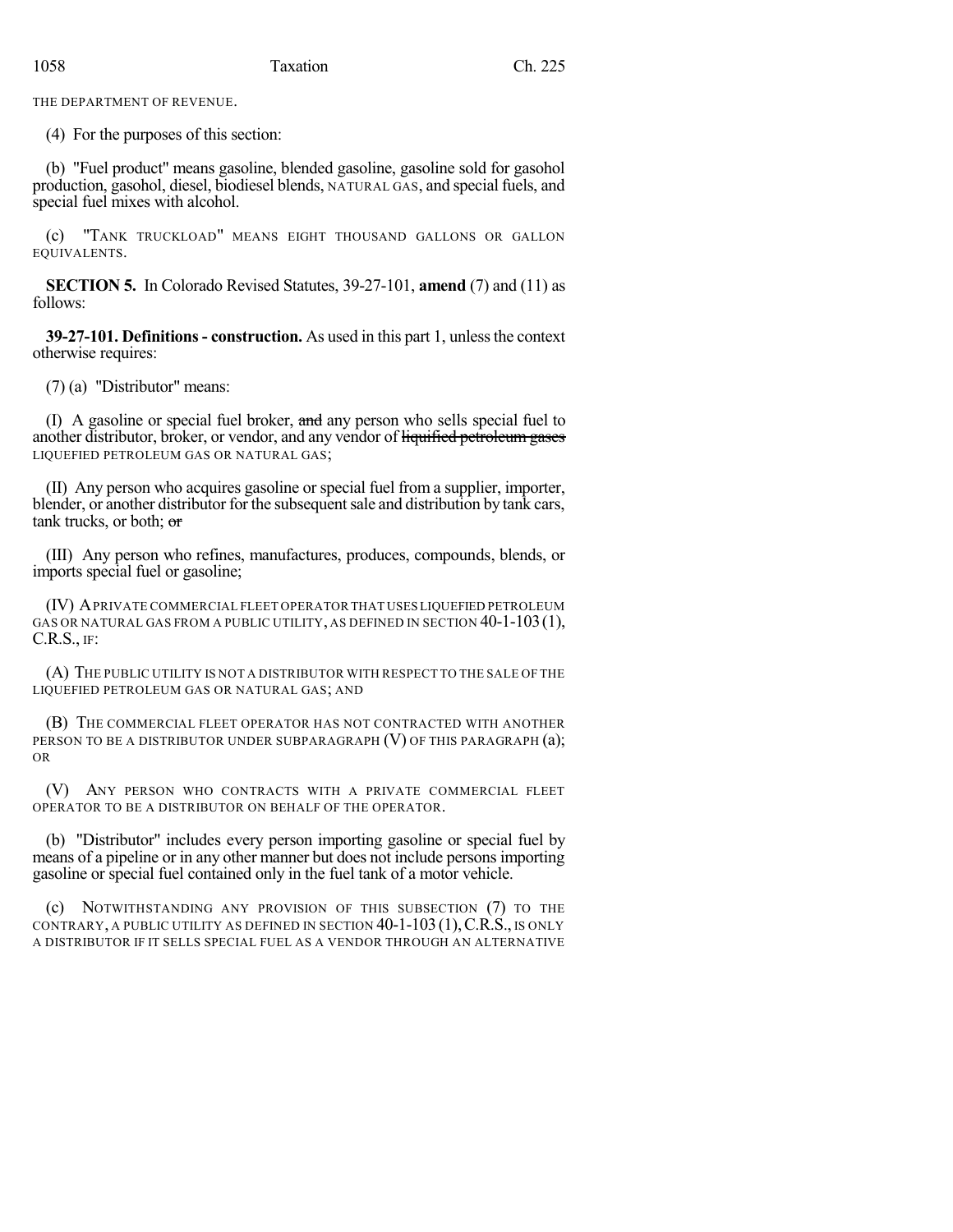FUEL VEHICLE CHARGING OR FUELING FACILITY THAT IS UNREGULATED UNDER SECTION 40-1-103.3, C.R.S., BUT ONLY WITH RESPECT TO THOSE SALES.

(11) "Gallons" means gallons as measured on a gross gallons basis, as defined in section 8-20-201 (3),C.R.S.; EXCEPT THAT FOR PURPOSES OFCOMPRESSED NATURAL GAS, GALLONS MEANS GALLONS AS MEASURED BY THE VOLUMETRIC REPORTING REQUIREMENTS THAT ARE INCLUDED IN THE FEDERAL EXCISE TAX RETURN, FORM 720, ESTABLISHED BY THE FEDERAL INTERNAL REVENUE SERVICE, OR ANY SUCCESSOR FORM THAT IS USED FOR PAYING THE FEDERAL FUEL TAX.

**SECTION 6.** In Colorado Revised Statutes, 39-27-102, **amend** (1) (a) (II) (B) and (2) (a); and **add** (1) (a) (VI), (1) (a) (VII), and (1) (a) (VIII) as follows:

**39-27-102. Tax imposed on gasoline and special fuel - deposits - penalties.**  $(1)$  (a)  $(II)$  (B) The excise tax imposed on special fuel by subparagraph  $(I)$  of this paragraph (a) shall be IS twenty and one-half cents per gallon or a fraction thereof for calendar years beginning on and after January 1, 1992. This SUB-SUBPARAGRAPH (B) DOES NOT APPLY TO ANY SPECIAL FUEL SPECIFIED IN SUBPARAGRAPHS (VI), (VII), AND (VIII) OF THIS PARAGRAPH (a).

(VI) THE EXCISE TAX IMPOSED ON COMPRESSED NATURAL GAS BY SUBPARAGRAPH (I) OF THIS PARAGRAPH (a) IS:

(A) THREE CENTS PER GALLON OR A FRACTION THEREOF FOR THE 2014 CALENDAR YEAR;

(B) SIX CENTS PER GALLON OR A FRACTION THEREOF FOR THE 2015 CALENDAR YEAR;

(C) NINE CENTS PER GALLON OR A FRACTION THEREOF FOR THE 2016 CALENDAR YEAR;

(D) TWELVE CENTS PER GALLON OR A FRACTION THEREOF FOR THE 2017 CALENDAR YEAR;

(E) FIFTEEN CENTS PER GALLON OR A FRACTION THEREOF FOR THE 2018 CALENDAR YEAR; AND

(F) EIGHTEEN AND THREE-TENTHS CENTS PER GALLON OR A FRACTION THEREOF FOR CALENDAR YEARS BEGINNING ON AND AFTER JANUARY 1, 2019.

(VII) THE EXCISE TAX IMPOSED ON LIQUEFIED NATURAL GAS BY SUBPARAGRAPH (I) OF THIS PARAGRAPH (a) IS:

(A) THREE CENTS PER GALLON OR A FRACTION THEREOF FOR THE 2014CALENDAR YEAR;

(B) FIVE CENTS PER GALLON OR A FRACTION THEREOF FOR THE 2015 CALENDAR YEAR;

(C) SEVEN CENTS PER GALLON OR A FRACTION THEREOF FOR THE 2016CALENDAR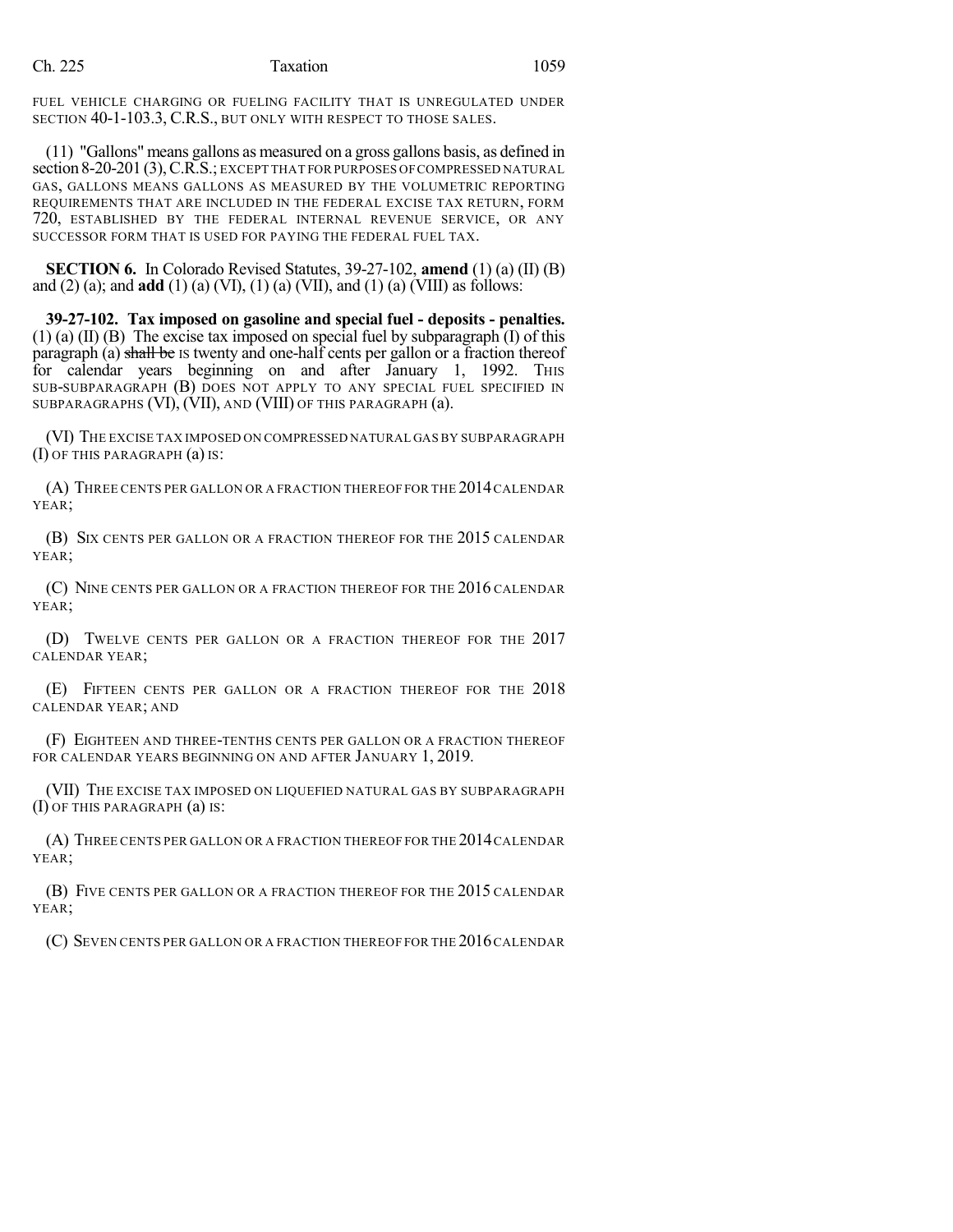YEAR;

(D) EIGHT CENTS PER GALLON OR A FRACTION THEREOF FOR THE 2017 CALENDAR YEAR;

(E) TEN CENTS PER GALLON OR A FRACTION THEREOF FOR THE 2018 CALENDAR YEAR; AND

(F) TWELVE CENTS PER GALLON OR A FRACTION THEREOF FOR CALENDAR YEARS BEGINNING ON AND AFTER JANUARY 1, 2019.

(VIII) THE EXCISE TAX IMPOSED ON LIQUEFIED PETROLEUM GAS BY SUBPARAGRAPH (I) OF THIS PARAGRAPH (a) IS:

(A) THREE CENTS PER GALLON OR A FRACTION THEREOF FOR THE 2014CALENDAR YEAR;

(B) FIVE CENTS PER GALLON OR A FRACTION THEREOF FOR THE 2015 CALENDAR YEAR;

(C) SEVEN CENTS PER GALLON OR A FRACTION THEREOF FOR THE 2016CALENDAR YEAR;

(D) NINE CENTS PER GALLON OR A FRACTION THEREOF FOR THE 2017 CALENDAR YEAR;

(E) ELEVEN CENTS PER GALLON OR A FRACTION THEREOF FOR THE 2018 CALENDAR YEAR; AND

(F) THIRTEEN AND ONE-HALF CENTS PER GALLON OR A FRACTION THEREOF FOR CALENDAR YEARS BEGINNING ON AND AFTER JANUARY 1, 2019.

 $(2)$ (a) EXCEPT AS SET FORTH IN SECTION 39-27-102.5 (9), every person who uses any gasoline or special fuel for propelling a motor vehicle on the public highways of this state or who is licensed to import any gasoline or special fuel into this state for use or sale in this state, upon which gasoline or special fuel a licensed distributor has not paid or is not liable to pay the tax imposed in this section, is deemed to be a distributor and is liable for and shall pay an excise tax at a rate established by paragraph (a) of subsection (1) of this section on all such gasoline or special fuel so used, or imported for use or sale, in this state. Such person shall pay such tax to the department of revenue, pursuant to section 39-27-105.3, on or before the twenty-sixth day of the calendar month following the month in which such gasoline orspecial fuel was used or imported and shall, at the time of payment, render to the department, on forms provided by it, an itemized statement, signed under the penalties of perjury in the second degree, as defined in section 18-8-503, C.R.S., of all such gasoline or special fuel so used or imported during such preceding calendar month. When such gasoline or special fuel is delivered from a terminal in a carload lot, the quantity thereof and the amount of tax thereon shall be computed in the same manner as in the case of a distributor.

**SECTION 7.** In Colorado Revised Statutes, 39-27-102.5, **amend** (7); **repeal**(5),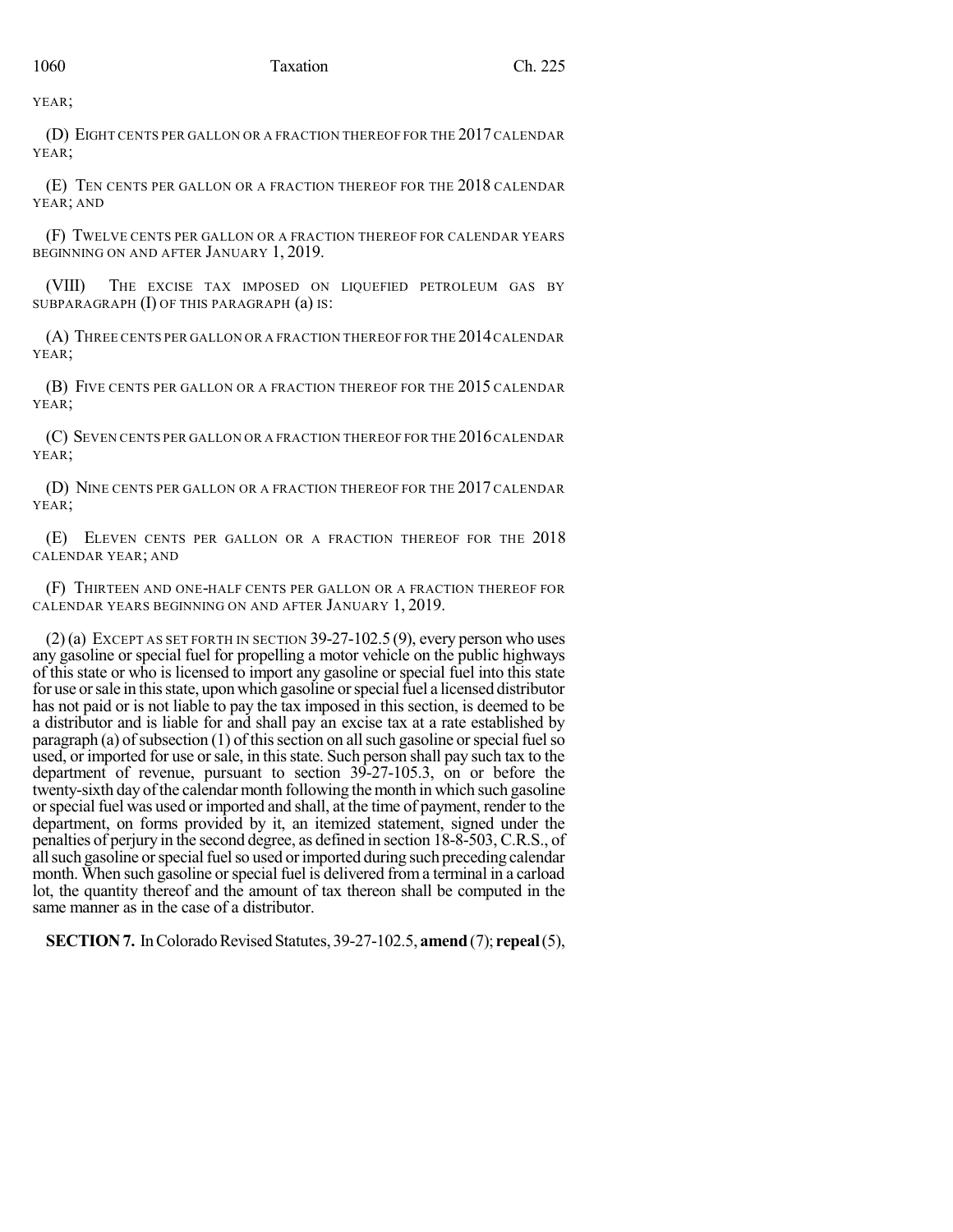(6), and (8); and **add** (9) as follows:

**39-27-102.5. Exemptions on tax imposed - ex-tax purchases - repeal.** (5) (a) The tax imposed by section  $39-27-102$  (1) (a) (II) (B) shall not apply to any motor vehicle that has been registered in this state, that is powered by liquefied petroleum gas or natural gas, and for which a valid decal has been acquired as provided in this subsection (5). The owners or operators of such motor vehicles shall, in lieu of the tax imposed under section  $39-27-102$  (1) (a) (II) (B), pay an annual license tax fee on each such vehicle in accordance with the following schedule of motor vehicle gross weights:

| <b>Gross Weight in Pounds</b> | <b>Annual License Tax Fee</b> |
|-------------------------------|-------------------------------|
| $(1) 1-10,000$                | \$ 70.00                      |
| $(H)$ 10,001-16,000           | 100.00                        |
| $(HH)$ Over $16,000$          | <del>125.00</del>             |

(b) The executive director of the department of revenue shall annually, starting January 1 of each year commencing in 1984, collect or cause to be collected from owners or operators of the motor vehicles specified in paragraph (a) of this subsection (5) the annual license tax fee. Applications for such licenses shall be supplied by the department of revenue. In the case of a motor vehicle that is purchased or converted to liquefied petroleum gas or natural gas by January 1 of any year, a license shall be purchased for a fractional period of such year, and the amount of the license tax shall be reduced by one-twelfth for each complete month that shall have elapsed since the beginning of such year.

(c) Upon payment of the tax required by this subsection (5), the executive director of the department of revenue shall issue a decal, which shall be valid for the current calendar year and shall be attached to the upper right-hand corner of the front windshield on the motor vehicle for which it was issued.

(d) The identifying decal and license tax fee paid for each motor vehicle shall be transferable upon a change of ownership of the motor vehicle. Such transfer shall be accomplished in accordance with rules promulgated by the executive director of the department of revenue.

(e) It is unlawful for any person to operate a motor vehicle required to have a liquefied petroleum gas or natural gas decal upon the highways of this state without such decal unless such motor vehicle is titled outside Colorado and all Colorado purchases are taxed pursuant to section  $39-27-102$  (1) (a) (II) (B) or such vehicle is otherwise exempt from the provisions of this part 1.

(f) No person shall put, or cause to be put, liquefied petroleumgas or natural gas into the fuel tank of a motor vehicle required to have a liquefied petroleum gas or natural gas decal unless the motor vehicle has such decal attached to it or written or electronic evidence that a valid decal has been acquired for the motor vehicle and such evidence has been provided to such person or such person's employer. Sales of fuel placed in the fuel tank of a motor vehicle not displaying such decal or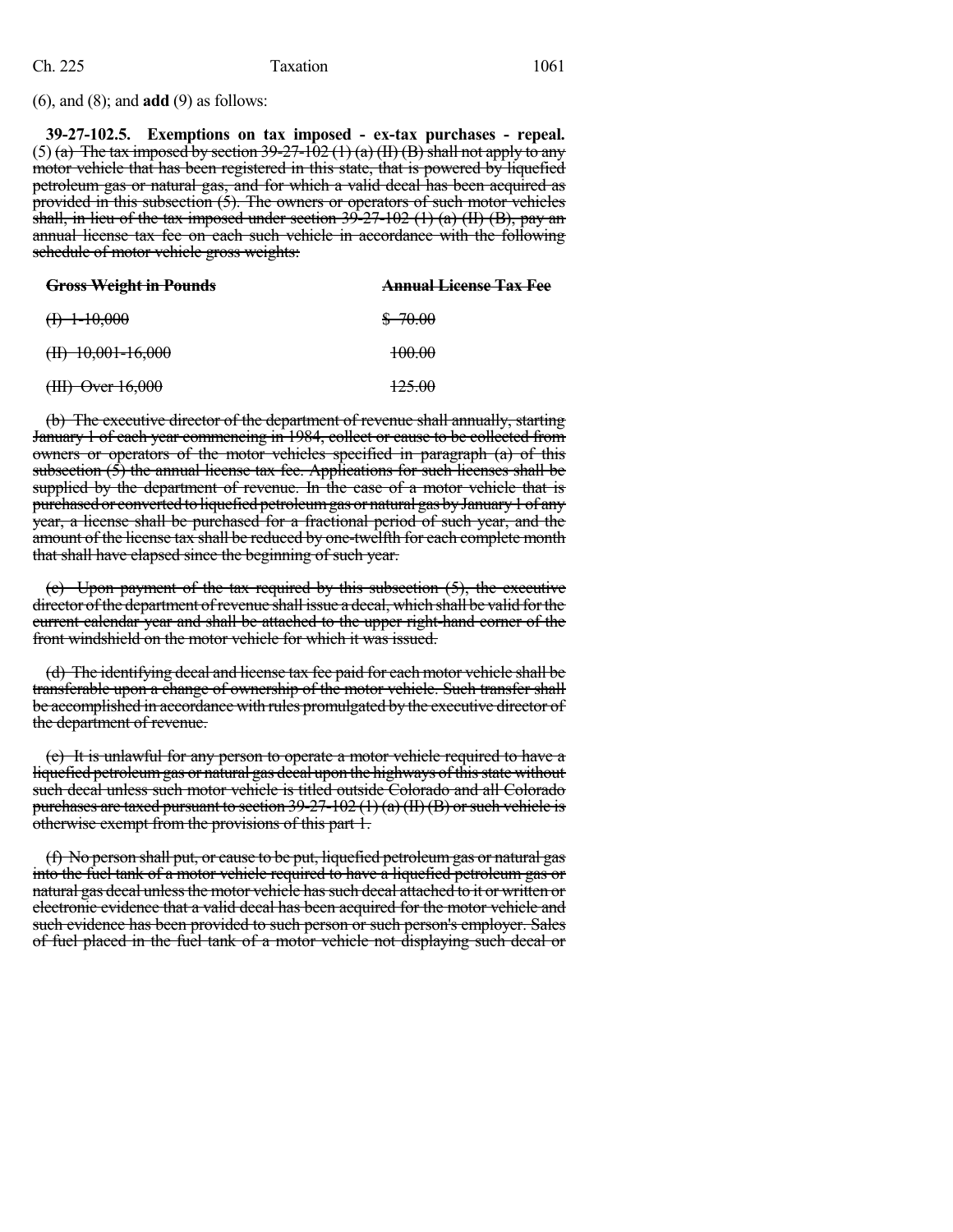1062 Taxation Ch. 225

otherwise evidencing acquisition of a valid decal and for which the distributor is obligated to collect the tax specified by section  $39-27-102$  (1) (a) (II) (B) shall be recorded upon an invoice, which invoice shall include the date, the motor vehicle license number, the number of gallons or, in the case of natural gas, the energy equivalent in gallons placed in such fuel tank, and the tax due thereon.

(g) Any person violating any provision of this subsection (5) is subject to the penalty provisions of sections 39-27-114 and 39-27-120.

(h) Motor vehicles displaying a liquefied petroleum gas or natural gas decal are exempt from the licensing and reporting requirements stated in the remainder of this part 1.

 $(6)$  (a) The department of revenue shall promulgate rules allowing for payment of the annual license tax fee, if applicable, and acquisition of the decal as set forth in subsection (5) of this section by a user directly from a vendor or distributor of liquefied petroleum gas or natural gas.

(b) Such rules shall permit each vendor or distributor who participates in the program to return decals that are not issued by the vendor or distributor and remit the applicable annual license tax fees collected by the vendor or distributor not earlier than one hundred twenty days from the time decals are supplied to the vendor or distributor by the department of revenue.

(7) Motor vehicles that are owned or operated by a nonprofit transit agency that receives public funds and that are used exclusively in performing the agency's nonprofit functions and activities shall be exempt from the provisions of subsection  $(5)$  of this section and from the special fuel tax imposed by section 39-27-102  $(1)$  $(a)(H)(B)$  SECTION 39-27-102(1)(a) upon liquefied petroleum gas and natural gas. A person who purchases special fuel for the purposes set forth in this subsection  $(7)$ may, in accordance with section 39-27-103, apply to the department of revenue for a refund of the excise tax paid thereon.

(8) The department of revenue is authorized to promulgate reasonable rules, consistent with this part 1, concerning annual license tax fees collected and decals issued pursuant to subsections  $(5)$  and  $(6)$  of this section, including, but not limited to, reporting procedures, reporting forms, and the penalties described in sections 39-27-114 and 39-27-120.

(9) COMPRESSED NATURAL GAS USED TO PROPEL A MOTOR VEHICLE ON THE HIGHWAYS OF THIS STATE THAT IS SUPPLIED TO THE USER AT A RESIDENTIAL HOME IS EXEMPT FROM THE SPECIAL FUEL TAX IMPOSED BY THIS ARTICLE.

**SECTION 8.** In Colorado Revised Statutes, 39-27-103, **amend** (3) (a.3) as follows:

**39-27-103. Refunds - penalties - checkoff.** (3) (a.3) (I) Any person who purchases or uses gasoline for the propulsion of an aircraft shall be entitled to a refund by the controller if:

(A) The use of such gasoline in such aircraft is subject to the excise tax levied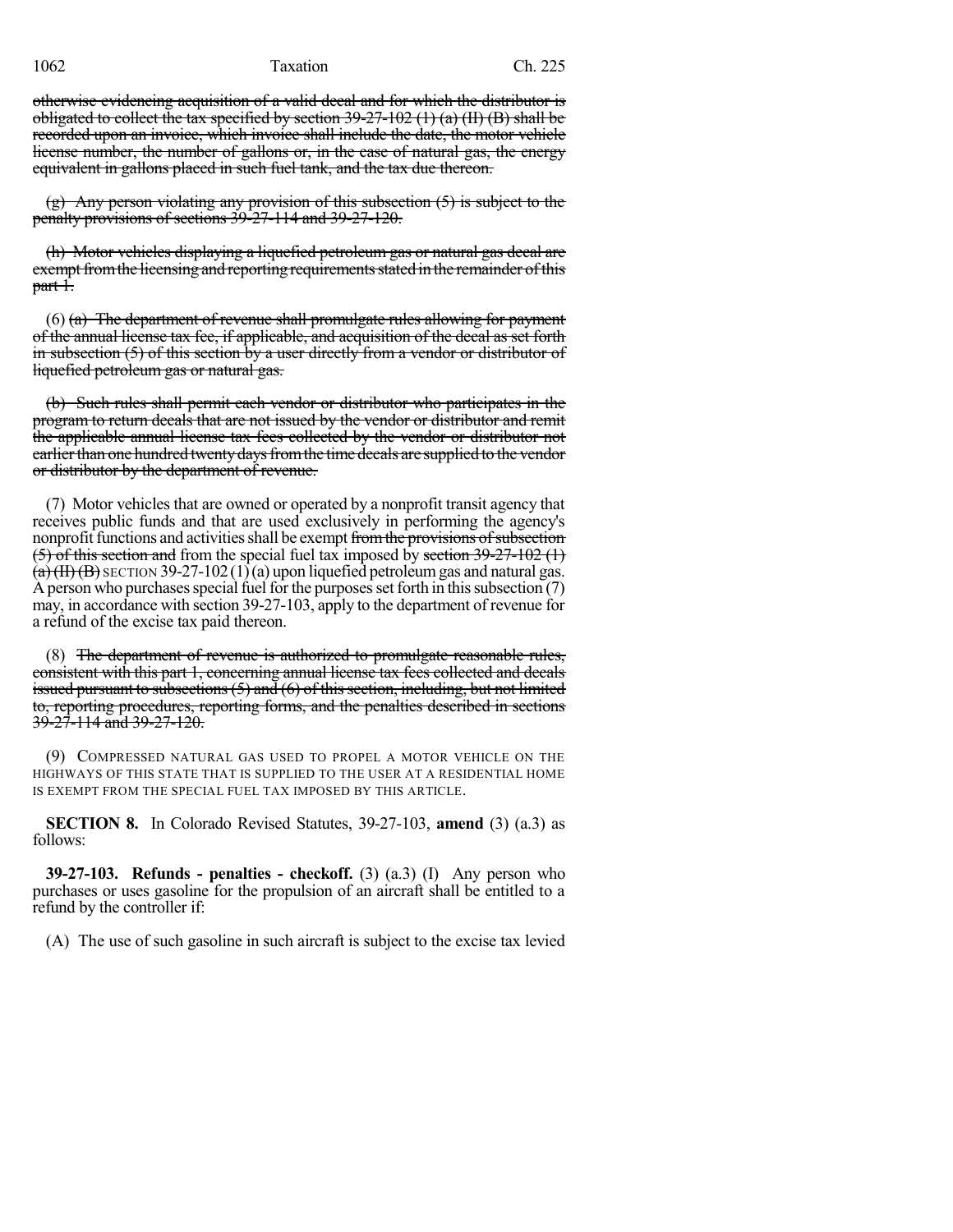pursuant to section  $39-27-102$  (1) (a) (IV) (A); and

(B) The excise tax actually paid was the excise tax levied pursuant to section  $39-27-102$  (1) (a) (II) any provision of section 39-27-102 (1) (a), excluding SECTION 39-27-102 (1) (a) (IV) (A).

(II) The amount of such refund shall be the difference between the amount actually paid pursuant to section  $39-27-102$  (1) (a) (II) and the amount that should have been paid pursuant to section 39-27-102 (1) (a) (IV) as certified by the department of revenue.

**SECTION 9.** In Colorado Revised Statutes, 39-27-105, **amend** (1.3) (d) as follows:

**39-27-105. Collection of tax ongasoline andspecialfuel.**(1.3)(d) Distributors may aggregate figures stated in the reports required by this part 1 for liquefied petroleum gas and natural gas for sales of such fuelsto a particular class or type of individual user. or holder of the decals authorized by section 39-27-102.5 (5). Distributors of liquefied petroleum gas and natural gas shall not be required to separately report the amount of sales to individual users.

**SECTION 10.** In Colorado Revised Statutes, **amend** 39-27-107 as follows:

**39-27-107. When users other than distributors must report.** Except as otherwise provided in section 39-27-102 for persons that export gasoline, every person not a licensed distributor who uses any gasoline in this state or who has in his or her possession any gasoline, other than that contained in the ordinary fuel tank attached to a motor vehicle or aircraft, upon which a licensed distributor has not paid or is not liable for the tax imposed in this part 1 shall file a sworn statement with the executive director of the department of revenue on or before the twenty-fifth TWENTY-SIXTH day of the calendar month on such form as the executive director prescribes and furnishes, showing the amount of gasoline so used and held, and shall pay to the executive director the tax imposed on all such gasoline. This SECTION DOES NOT APPLY TO A USER WHO IS EXEMPT FROM TAXATION UNDER SECTION 39-27-102.5 (9).

**SECTION 11.** In Colorado Revised Statutes, **add** 39-27-122 and 39-27-123 as follows:

**39-27-122.Measurement-liquefied petroleumgas andnatural gas-director of division of oil and public safety - rules.** PRIOR TO JANUARY 1, 2014, THE DIRECTOR OF THE DIVISION OF OIL AND PUBLIC SAFETY SHALL PROMULGATE REASONABLE RULES RELATED TO THE ACCURATE MEASUREMENT OF LIQUEFIED PETROLEUM GAS AND NATURAL GAS. THEREAFTER, THE DIRECTOR MAY MODIFY OR UPDATE THE RULES IN HIS OR HER DISCRETION.

**39-27-123. Department of transportation - special fuels - impact - report.** (1) ON OR BEFORE JANUARY 1, 2017, THE DEPARTMENT OF TRANSPORTATION, THE DEPARTMENT OF REVENUE, THE DIVISION OF OIL AND PUBLIC SAFETY IN THE DEPARTMENT OF LABOR AND EMPLOYMENT, AND THE COLORADO ENERGY OFFICE SHALL JOINTLY PREPARE AND SUBMIT A REPORT TO THE TRANSPORTATION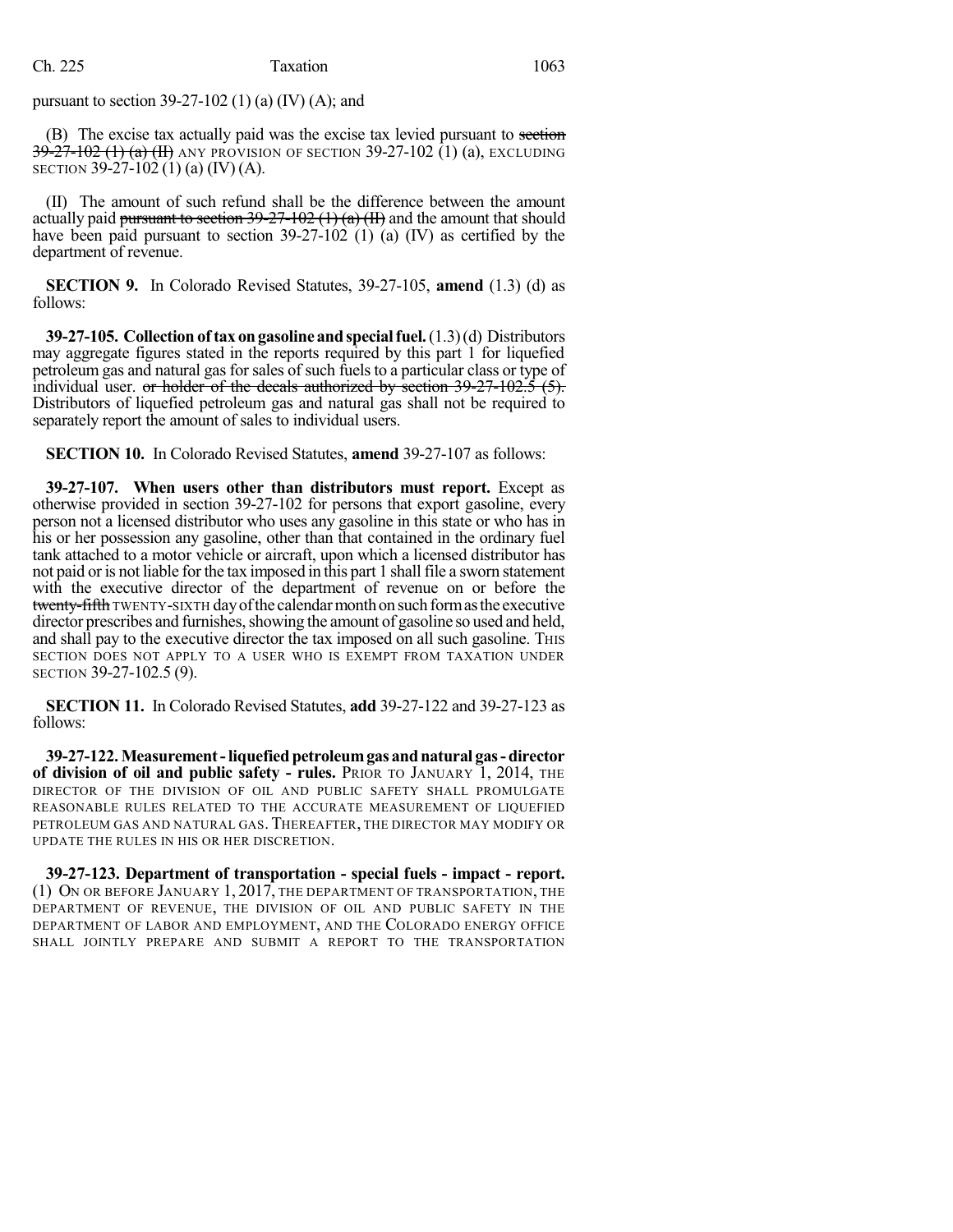LEGISLATION REVIEW COMMITTEE CREATED IN SECTION 43-2-145 (1), C.R.S. THE REPORT MUST INCLUDE:

(a) AN EVALUATION OF THE EFFECTIVENESS OF ANY STATUTORY PROVISION INCLUDED IN HOUSE BILL 13-1110, ENACTED IN 2013;

(b) AN ANALYSIS OF THE IMPACT OF ALTERNATIVE FUELS FOR PROPELLING A MOTOR VEHICLE ON THE PUBLIC ROADS AND HIGHWAYS OF THIS STATE AND ON THE AMOUNT OF EXCISE TAXES COLLECTED RELATED TO THOSE VEHICLES;

(c) ARECOMMENDATION ON WHETHER THE TAX LEVIED PURSUANT TO THIS PART 1 SHOULD BE COLLECTED WHEN THE SPECIAL FUEL IS SUPPLIED TO THE USER AT A RESIDENTIAL HOME, INCLUDING COMPRESSED NATURAL GAS THAT IS EXEMPT FROM TAXATION UNDER SECTION 39-27-102.5(9),AND IF SO,ANY RECOMMENDATIONS FOR HOW TO COLLECT THIS TAX; AND

(d) RECOMMENDATIONS FOR A TAX SYSTEM THAT FAIRLY AND EQUITABLY TAXES ALL FUELS AND METHODS FOR PROPELLING MOTOR VEHICLES ON THE PUBLIC ROADS AND HIGHWAYS OF THIS STATE AND THAT HELPS PAY FOR THE CONSTRUCTION, IMPROVEMENT, REPAIR, AND MAINTENANCE OF THOSE PUBLIC ROADS AND HIGHWAYS.

(2) SECTION 24-1-136 (11), C.R.S., DOES NOT APPLY TO THE REPORT REQUIRED BY SUBSECTION  $(1)$  OF THIS SECTION.

**SECTION 12.** In Colorado Revised Statutes, 42-3-304, **add** (25) as follows:

**42-3-304. Registration fees - passenger and passenger-mile taxes - clean screen fund - definitions - repeal.** (25) (a) BEGINNING JANUARY 1, 2014, IN ADDITION TO ANY OTHER FEE IMPOSED BY THIS SECTION, COUNTY CLERKS AND RECORDERS SHALL ANNUALLY COLLECT A FEE OF FIFTY DOLLARS AT THE TIME OF REGISTRATION ON EVERY PLUG-IN ELECTRIC MOTOR VEHICLE.COUNTY CLERKS AND RECORDERS SHALL TRANSMIT THE FEE TO THE STATE TREASURER, WHO SHALL CREDIT THIRTY DOLLARS OF EACH FEE TO THE HIGHWAY USERS TAX FUND CREATED IN SECTION 43-4-201,C.R.S., AND TWENTY DOLLARS OF EACH FEE TO THE ELECTRIC VEHICLE GRANT FUND CREATED IN SECTION 24-38.5-103, C.R.S.

(b) THE DEPARTMENT OF REVENUE SHALL CREATE AN ELECTRIC VEHICLE DECAL, WHICH A COUNTY CLERK AND RECORDER SHALL GIVE TO EACH PERSON WHO PAYS THE FEE CHARGED UNDER PARAGRAPH (a) OF THIS SUBSECTION (25). THE DECAL MUST BE ATTACHED TO THE UPPER RIGHT-HAND CORNER OF THE FRONT WINDSHIELD ON THE MOTOR VEHICLE FOR WHICH IT WAS ISSUED. IF THERE IS A CHANGE OF VEHICLE OWNERSHIP, THE DECAL IS TRANSFERABLE TO THE NEW OWNER.

(c) AS USED IN THIS SECTION, "PLUG-IN ELECTRIC MOTOR VEHICLE" MEANS:

A MOTOR VEHICLE THAT HAS RECEIVED AN ACKNOWLEDGMENT OF CERTIFICATION FROM THE FEDERAL INTERNAL REVENUE SERVICE THAT THE VEHICLE QUALIFIES FOR THE PLUG-IN ELECTRIC DRIVE VEHICLE CREDIT SET FORTH IN 26 U.S.C. SEC. 30D, OR ANY SUCCESSOR SECTION; OR